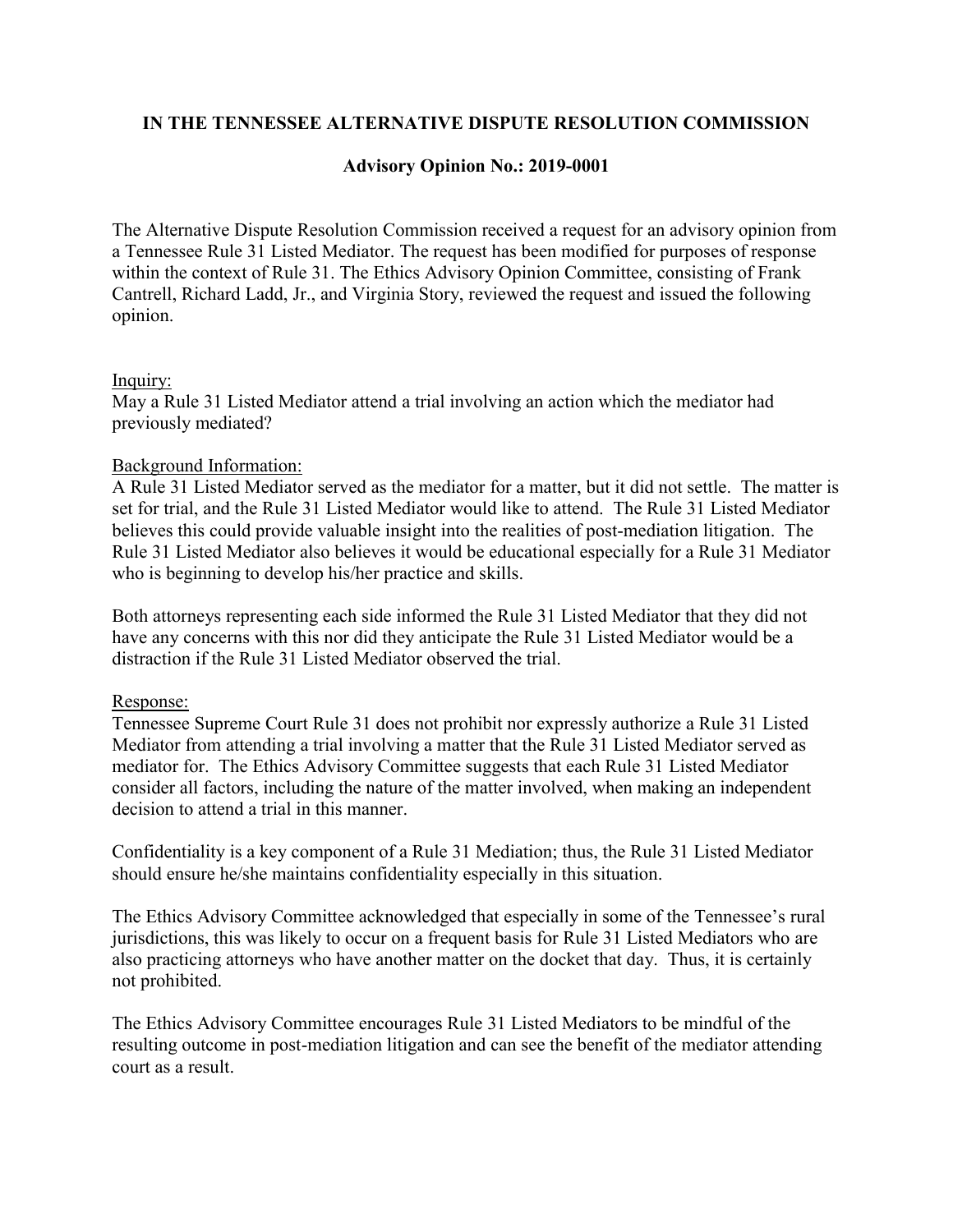There is no obligation in Rule 31 to request permission from the attorneys and/or the parties to attend the trial. However, if a Rule 31 Listed Mediator were to discuss this option with an attorney representing a party, then the courteous practice would be for the mediator to not attend if the attorney requested the mediator not be present.

References:

Rule 31, Section 7 - Confidential and Inadmissible Evidence

Evidence of conduct, information disclosed, or any statement made in the course of a Rule 31 Mediation is confidential to the extent agreed by the parties or provided by other law or rule of this State. Such evidence shall be inadmissible to the same extent as conduct or statements are inadmissible under Tennessee Rule of Evidence 408. No Rule 31 Mediator may be compelled to testify by deposition or otherwise regarding such conduct, information, or statements. A written mediated agreement signed by the parties is admissible to enforce the understanding of the parties.

Rule 31, Section 10 - Obligations of Rule 31 Mediators, especially (c)

(c) During and following Rule 31 Mediations, Rule 31 Mediators shall:

(1) Refrain from participation as attorney, advisor, judge, guardian ad litem, master, or in any other judicial or quasi-judicial capacity in the matter in which the Rule 31 Mediation was conducted.

(2) Provide a timely report as required under Section 5 of this Rule.

(3) Avoid any appearance of impropriety in the Rule 31 Mediator's relationship with any member of the judiciary or the judiciary's staff with regard to the Rule 31 Mediation or the results of the Rule 31 Mediation.

(4)Preserve and maintain the confidentiality of all information obtained during the Rule 31 Mediation and shall not divulge information obtained by the Rule 31 Mediator during the course of the Rule 31 Mediation without the consent of the parties, except as otherwise may be required by law.

(5)Assist the parties in memorializing the agreement of the parties at the end of the mediation. Rule 31 Mediators may assist the parties in filling out the Parenting Plan Forms maintained by the Administrative Office of the Courts pursuant to T.C.A. 36-6- 404, the Marital Dissolution Agreement as approved by the Tennessee Supreme Court under Tenn. Sup. Ct. R. 52 and any other forms approved by the Tennessee Supreme Court.